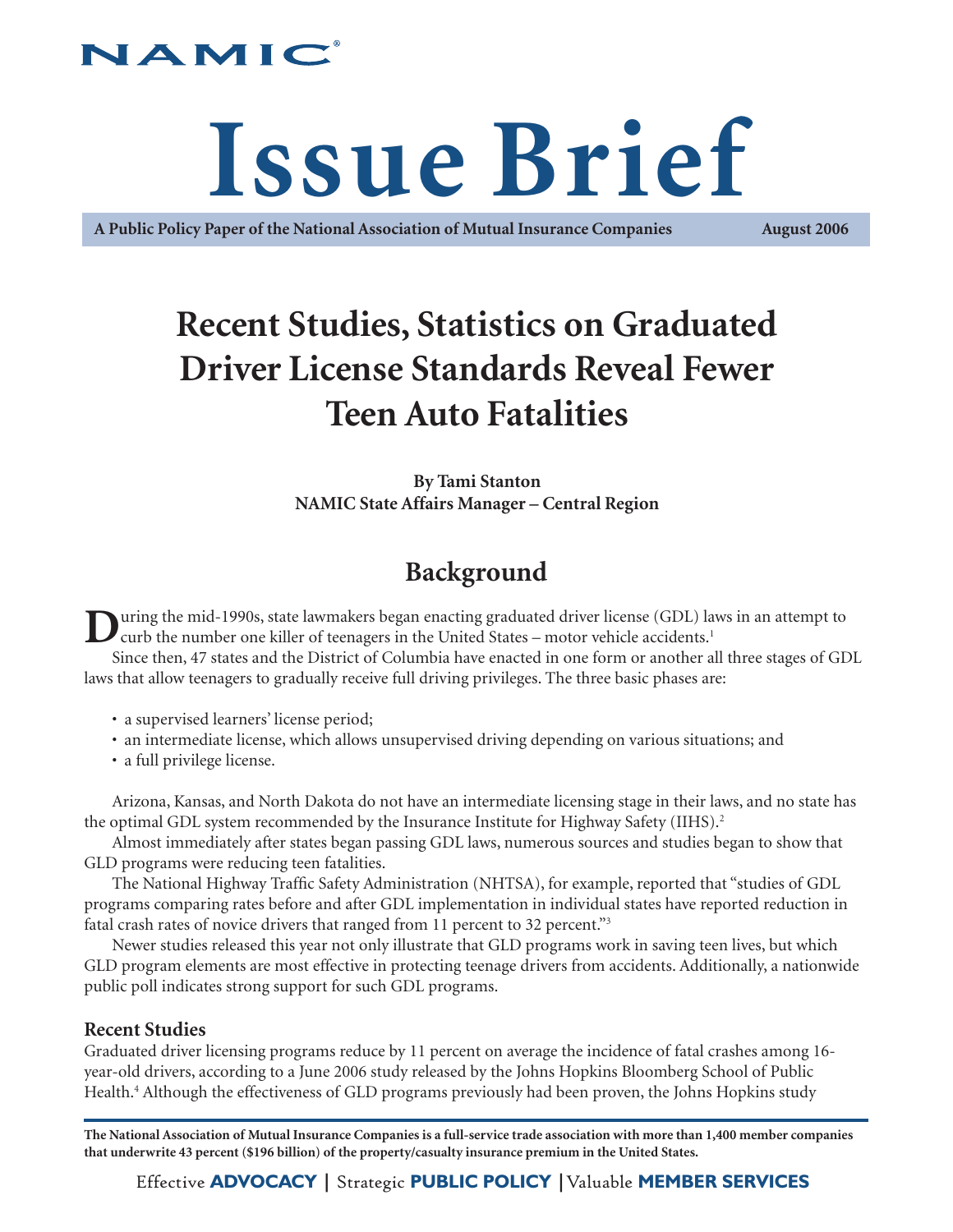illustrated which GLD components had the greatest impact on saving lives.

Researchers used 1994-2004 data from NHTSA's Fatality Analysis Reporting System and examined fatal crashes in 36 states with GDL programs and in seven states that did not. They found that in states with six or seven of the basic provisions, the fatal crash reduction was 21 percent. The basic provisions include:

- A minimum age of 15-1/2 for obtaining a learner permit;
- A waiting period after obtaining a learner permit of at least 3 months before applying for an intermediate license;
- A minimum of 30 hours of supervised driving;
- Minimum age of at least 16 years for obtaining an intermediate state license;
- Minimum age of at least 17 years for full licensing;
- A nighttime driving restriction; and
- A restriction on carrying passengers.

The study also found a 16 percent to 21 percent reduction in fatal crashes when GDL programs included an age requirement in addition to a threemonth wait before teens could apply for their intermediate-stage license, a nighttime driving restriction and either 30 hours of supervised driving or passenger restrictions.

Clearly, as stated by the NHTSA, "this study strongly underscores the effectiveness of graduated licensing laws" and provides extremely valuable information to states searching for "solutions to the tragic problem of fatal crashes involving teenagers."5

The IIHS has developed a similar approach<sup>6</sup> in evaluating the state licensing systems for teen drivers. Utilizing a point system based on the key components of graduated licensing, the IIHS graded each state's system as good, fair, marginal or poor.

A June 2006 study released by the AAA Foundation for Traffic Safety<sup>7</sup> also showed fatality and injury crash rates for 16-year-old drivers were 20 percent lower in a state with nighttime and passenger GDL restrictions than in another comparable jurisdiction that lacked the GDL provisions.

For this study, the Traffic Injury Research Foundation compared crash rates and crash patterns

of teenage drivers in Oregon that has nighttime and passenger restrictions during the intermediate stage of GDL with those in Ontario, Canada whose GDL program did not include such restrictions.

Not only does the statistical evidence continue to mount in support of GDL programs, but so does public support. A national Gallup Organization poll8 released by Mothers Against Drunk Driving and Nationwide Insurance in April 2006 showed 81 percent of the respondents supported graduated driver's licensing for teens, up from 76 percent in 2000.

## **Conclusion**

Graduated driver licensing programs have proven to be effective in reducing the risk of vehicle crashes among teen drivers. They have also been shown to be popular with the public. With the release of the recent studies, state lawmakers now know which specific GDL programs are most effective.

NAMIC looks forward to working with legislators throughout the country to enact these proven GDL provisions and making the roads safer for everyone.

## **Endnotes**

<sup>1</sup> According the Centers for Disease Control and Prevention, in 2002, the latest year for which data are available, motor vehicle crashes were the leading cause of death among 13- to 19-year-old males and females in the United States (6,007 deaths). For more information, see www.iihs.org/research/fatality\_facts/ pdfs/teenagers.pdf.

2 Information about the IIHS study can be found on the Insurance Information Institute web site at: www.iii. org/media/hottopics/insurance/teendrivers/.

3 The NHTSA report can be found at: http://nhtsa.gov/ staticfiles/DOT/NHTSA/Communication%20&%20Co nsumer%20Information/GDL\_6-20-2006.pdf.

4 The Johns Hopkins study was supported by the NHTSA and the Centers for Disease Control and Prevention. More details can be found at: www.jhsph. edu/publichealthnews/press\_releases/2006/baker\_gdl. html.